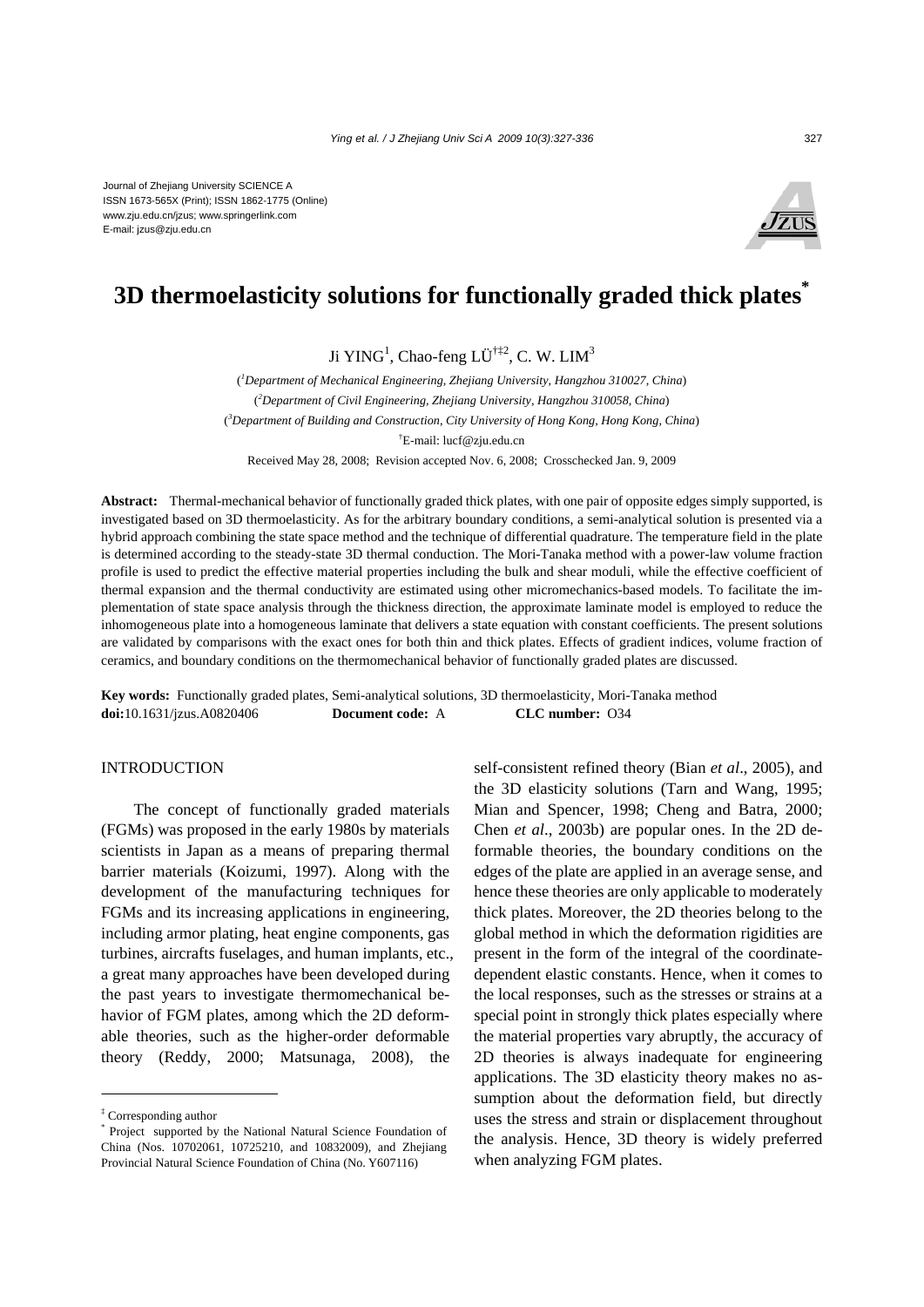Tarn and Wang (1995) proposed the method of asymptotic expansion for 3D analyses of thermomechanical deformations of inhomogeneous plates. They obtained sets of recurrence equations that can be integrated successively to determine the solution for the considered problem and assessed that the classical laminated plate theory is merely the leading-order approximation in the asymptotic theory. The asymptotic expansion was later applied by many researchers to obtain 3D analytical solutions for the thermoelastic deformation of FGM elliptic and rectangular plates (Cheng and Batra, 2000; Reddy and Cheng, 2001; Vel and Batra, 2002; 2003). Mian and Spencer (1998) presented an exact 3D solution for FGM plates by solving the 2D classical equations for stretching and bending of an "equivalent plate" with elastic constants that are an appropriate weighted average of that of the FGM plates. Chen *et al.*(2003b) developed a 3D thermomechanical analysis using the state space method (SSM) for fully simply supported FGM plates, where the approximate laminate model (ALM) was introduced to treat arbitrary variations of material properties through the thickness. The SSM was also applied by Zhong and Shang (2003; 2005) to give exact 3D solutions for fully simply supported FGM piezoelectric plates with material properties varying exponentially through the thickness. Kashtalyan (2004) obtained an exact solution for FGM plates, also with exponential variations, making use of the Plevako general solution for the equilibrium equations. However, in most of the previous 3D analytical analyses for rectangular plates, displacement and stress components were expanded into Fourier series relating to the in-plane coordinates, hence restricted to fully simply supported plates. When it comes to a plate with at least one edge not constrained by a simple support, such Fourier series are no longer applicable and numerical techniques should be resorted to.

Here, the abovementioned SSM is employed to derive a state equation in partial differential form with respect to the thickness coordinate based on the 3D thermoelasticity. Then the generalized differential quadrature method (DQM) (Bellman and Casti, 1971; Shu, 2000) is introduced to derive a series of ordinary differential state equations at arbitrary discrete points, thus a semi-analytical solution is attainable. The boundary constraint conditions are incorporated by virtue of the variables at the edge points, making it possible to treat arbitrary boundary conditions other than simple supports. This combined use of SSM and DQM was pioneered by Chen *et al.*(2003a; 2004) for laminated beams with subsequent applications for laminated plates (Chen and Lüe, 2005; Lü *et al.*, 2007) and functionally graded beams (Lü and Chen, 2005; Lü *et al.*, 2006; 2008). The method allows precise treatment of edge boundary conditions point by point along the thickness direction and hence the Saint-Venant principle is not necessary any more.

In the present study, the effective bulk and shear moduli of the FGM plates are predicted according to the Mori-Tanaka method (Mori and Tanaka, 1973), while the effective coefficient of thermal expansion and the thermal conductivity are estimated by the micromechanics-based models of Rosen and Hashin (1970)'s and Hatta and Taya (1985)'s, respectively. The temperature field, which is determined according to the 3D steady-state thermal conduction, along with the elastic field through the thickness domain, is treated using the SSM. The present method is validated by comparing numerical results to the analytical 3D solutions using other methods. The current semi-analytical solutions, especially for those with strongly thick geometries and non-simple supports, are expected to provide benchmarks for future numerical analyses.

### DISCRETIZED STATE SPACE FORMULATIONS

Consider an isotropic FGM plate having the length *a*, width *b*, thickness *h*, Young's modulus *E*, Poisson's ratio  $v$ , and coefficient of thermal expansion  $\alpha$ . The Cartesian coordinate system  $(x, y, z)$  is established such that 0≤*x*≤*a*, 0≤*y*≤*b*, and 0≤*z*≤*h*. The plate is simply supported at the two opposite edges of *y*=0 and *y*=*b*, but constrained arbitrarily at the other two edges. For isotropic materials, the 3D Duhamel-Neumann relations are given by (Ding *et al.*, 2006):

$$
\sigma_x = C \left( \frac{\partial u}{\partial x} + v \frac{\partial v}{\partial y} + v \frac{\partial w}{\partial z} \right) - \beta T, \ \tau_{yz} = \mu \left( \frac{\partial w}{\partial y} + \frac{\partial v}{\partial z} \right),
$$

$$
\sigma_y = C \left( v \frac{\partial u}{\partial x} + \frac{\partial v}{\partial y} + v \frac{\partial w}{\partial z} \right) - \beta T, \ \tau_{xz} = \mu \left( \frac{\partial w}{\partial x} + \frac{\partial u}{\partial z} \right),
$$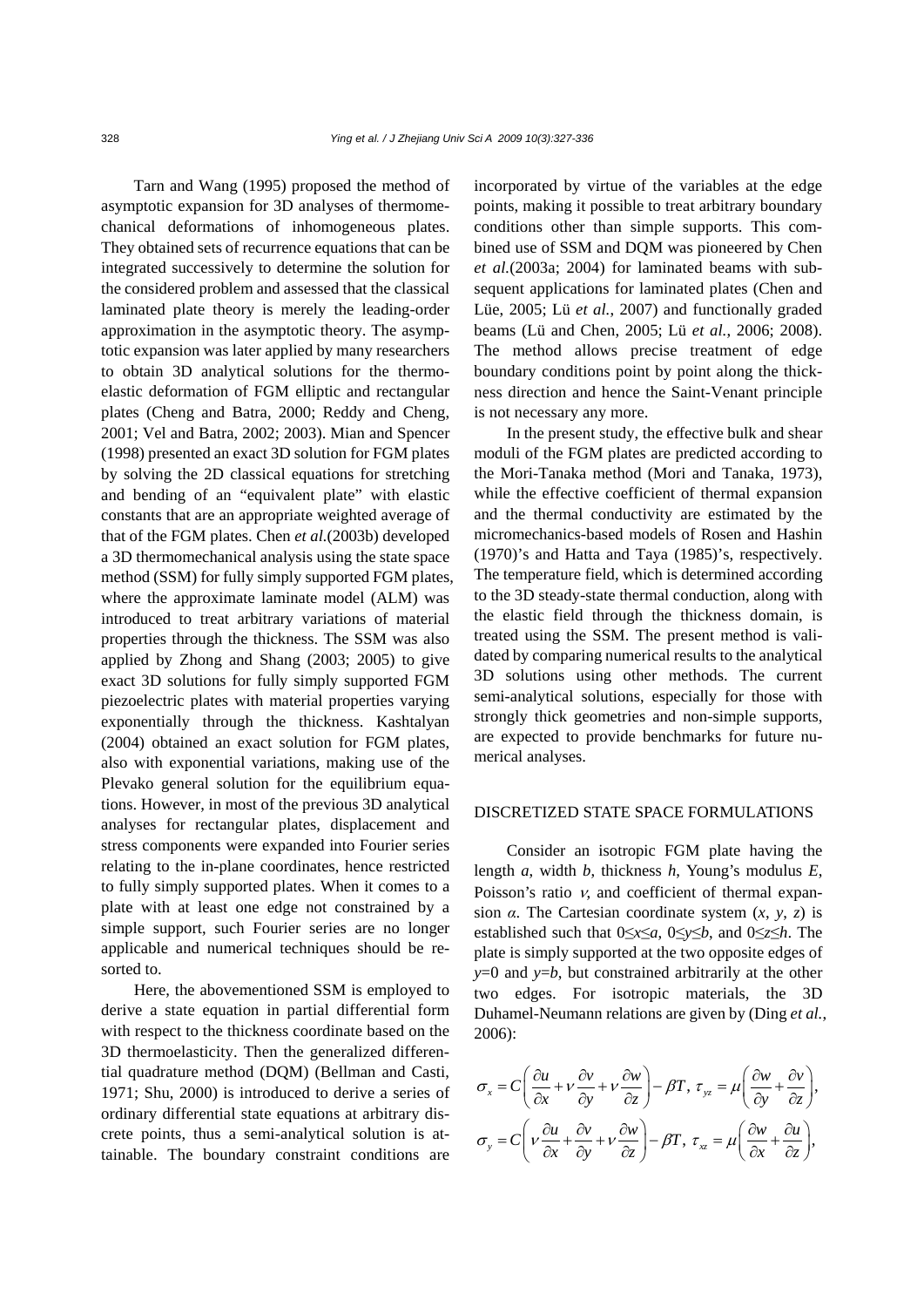$$
\sigma_z = C \left( v \frac{\partial u}{\partial x} + v \frac{\partial v}{\partial y} + \frac{\partial w}{\partial z} \right) - \beta T, \ \tau_{xy} = \mu \left( \frac{\partial v}{\partial x} + \frac{\partial u}{\partial y} \right),\tag{1}
$$

where  $\sigma_i$  and  $\sigma_{ij}$  are the normal and shear stress components, respectively; *u*, *v*, and *w* are the displacement components in *x*, *y*, and *z* directions, respectively;  $C=E/(1-\nu^2)$ ,  $\beta=(1+2\nu)C\alpha$ ,  $\mu=E/2(1+\nu)$ ; and *T* is the temperature rise relative to the stress-free reference configuration. In the absence of body forces, the governing equations of equilibrium are expressed as

$$
\frac{\partial \sigma_x}{\partial x} + \frac{\partial \tau_{xy}}{\partial y} + \frac{\partial \tau_{xz}}{\partial z} = 0,
$$
\n
$$
\frac{\partial \tau_{xy}}{\partial x} + \frac{\partial \sigma_y}{\partial y} + \frac{\partial \tau_{yz}}{\partial z} = 0,
$$
\n
$$
\frac{\partial \tau_{xz}}{\partial x} + \frac{\partial \tau_{yz}}{\partial y} + \frac{\partial \sigma_z}{\partial z} = 0.
$$
\n(2)

Since the plate is simply supported along the pair of opposite edges at  $y=0$  and  $y=b$ , all variables are sought in the form of Lévy-type solutions as

$$
\begin{cases}\n\sigma_z \\
u \\
v \\
\tau_{xz} \\
\tau_{yz}\n\end{cases} = \sum_{m=1}^{\infty} \begin{cases}\n\mu_0 Z(\xi, \zeta) \sin(m\pi \eta) \\
hU(\xi, \zeta) \sin(m\pi \eta) \\
hV(\xi, \zeta) \cos(m\pi \eta) \\
hW(\xi, \zeta) \sin(m\pi \eta) \\
\mu_0 \Gamma_{xz}(\xi, \zeta) \sin(m\pi \eta) \\
\mu_0 \Gamma_{yz}(\xi, \zeta) \cos(m\pi \eta)\n\end{cases},
$$
\n(3)\n
$$
\begin{cases}\n\sigma_x \\
\sigma_y \\
\sigma_y \\
\tau_{xy}\n\end{cases} = \mu_0 \sum_{m=1}^{\infty} \begin{cases}\nX(\xi, \zeta) \sin(m\pi \eta) \\
Y(\xi, \zeta) \sin(m\pi \eta) \\
\Gamma_{xy}(\xi, \zeta) \cos(m\pi \eta)\n\end{cases},
$$

where *X*, *Y*, *Z*, *Γxy*, *Γxz*, and *Γyz* are non-dimensional stress components; *U*, *V*, and *W* are the non-dimensional displacement components; *ξ*=*x*/*a*, *η*=*y*/*b*, and *ζ*=*z*/*h* are the non-dimensional coordinates; *m* is an integer; and  $\mu_0$  is the shear modulus at the surface of  $\zeta = 0$ . For the sake of analytical solutions, the temperature rise  $T$  in Eq.(1) is expanded into a Fourier series similar to Eq.(3) as follows:

$$
T(\xi, \eta, \zeta) = \sum_{m=1}^{\infty} t_0(\xi, \zeta) \sin(m\pi \eta), \qquad (4)
$$

where the Fourier coefficient is determined by  $t_0(\xi, \zeta) = 2 \int_0^1 T(\xi, \eta, \zeta) \sin(m\pi \eta) d\eta$ . Substituting Eqs.(3) and (4) into Eqs.(1) and (2), the following state equation is obtained:

 $\frac{\partial}{\partial \zeta} \begin{bmatrix} \boldsymbol{\delta}_1 \\ \boldsymbol{\delta}_2 \end{bmatrix} = \begin{bmatrix} \mathbf{0} & \mathbf{A}_1 \\ \mathbf{A}_2 & \mathbf{0} \end{bmatrix} \begin{bmatrix} \boldsymbol{\delta}_1 \\ \boldsymbol{\delta}_2 \end{bmatrix} + \begin{bmatrix} \mathbf{0} \\ \boldsymbol{\theta} \end{bmatrix} t_0(\xi, \zeta),$  $\delta$ <sub>2</sub>  $|$   $|$   $A$ <sub>2</sub>  $\theta$   $|$  $|$  $\delta$ **0 b**<sub>1</sub>  $\begin{bmatrix} \delta_1 \\ \delta_2 \end{bmatrix} + \begin{bmatrix} \mathbf{0} \\ \mathbf{0} \end{bmatrix} t_0(\xi, \zeta),$  (5) where

$$
\delta_{1} = \begin{cases}\nZ \\
U \\
V\n\end{cases}, \quad \delta_{2} = \begin{cases}\nW \\
\Gamma_{xz} \\
\Gamma_{yz}\n\end{cases}, \quad A_{1} = \begin{bmatrix}\n0 & -l_{a}\partial_{\xi} & l_{m} \\
-l_{a}\partial_{\xi} & \bar{\mu}^{-1} & 0 \\
-l_{m} & 0 & \bar{\mu}^{-1}\n\end{bmatrix}, \\
A_{2} = \begin{bmatrix}\n(1-\nu)/(2\bar{\mu}) & -\nu l_{a}\partial_{\xi} & \nu l_{m} \\
-\nu l_{a}\partial_{\xi} & -\bar{E}l_{a}^{2}\partial_{\xi}^{2} + \bar{\mu}l_{m}^{2} & (1+2\nu)\bar{\mu}k_{a}l_{m}\partial_{\xi} \\
-\nu l_{m} & -(1+2\nu)\bar{\mu}l_{a}l_{m}\partial_{\xi} & -\bar{\mu}l_{a}^{2}\partial_{\xi}^{2} + \bar{E}l_{m}^{2}\n\end{cases}, \\
\theta = \begin{cases}\n1 \\
2\bar{\mu}l_{a}\partial_{\xi} \\
2\bar{\mu}l_{m}\n\end{cases}, \quad \partial_{\xi} = \frac{\partial}{\partial \xi}, \quad \partial_{\xi}^{2} = \frac{\partial^{2}}{\partial \xi^{2}},
$$

in which  $l_a=h/a$  and  $l_m=m\pi h/b$ . Here, an over-bar represents the non-dimensional elastic constants normalized by  $\mu_0$ . The six variables in Eq.(5) are termed the state variables, in terms of which the induced variables are given by

$$
\begin{Bmatrix} X \\ Y \\ \Gamma_{xy} \end{Bmatrix} = \begin{bmatrix} v & \overline{E}l_a \partial_{\xi} & -2v\overline{\mu}l_m \\ v & 2v\overline{\mu}l_a \partial_{\xi} & -\overline{E}l_m \\ 0 & \overline{\mu}l_m & \overline{\mu}l_a \partial_{\xi} \end{bmatrix} \begin{bmatrix} Z \\ U \\ V \end{bmatrix}
$$

$$
- \begin{Bmatrix} 1 \\ 1 \\ 0 \end{Bmatrix} 2(1+2v)\overline{\mu}\alpha t_0(\xi,\zeta).
$$
 (6)

To obtain the solution of Eq.(5), the technique of differential quadrature (DQ) (Shu, 2000) is adopted to approximate the derivatives with respect to *ξ*. Hence, a system of ordinary differential state equations at an arbitrary discrete point *ξi* is readily obtained. An assembly of the state equations at all the discrete points gives rise to the following state equation in a global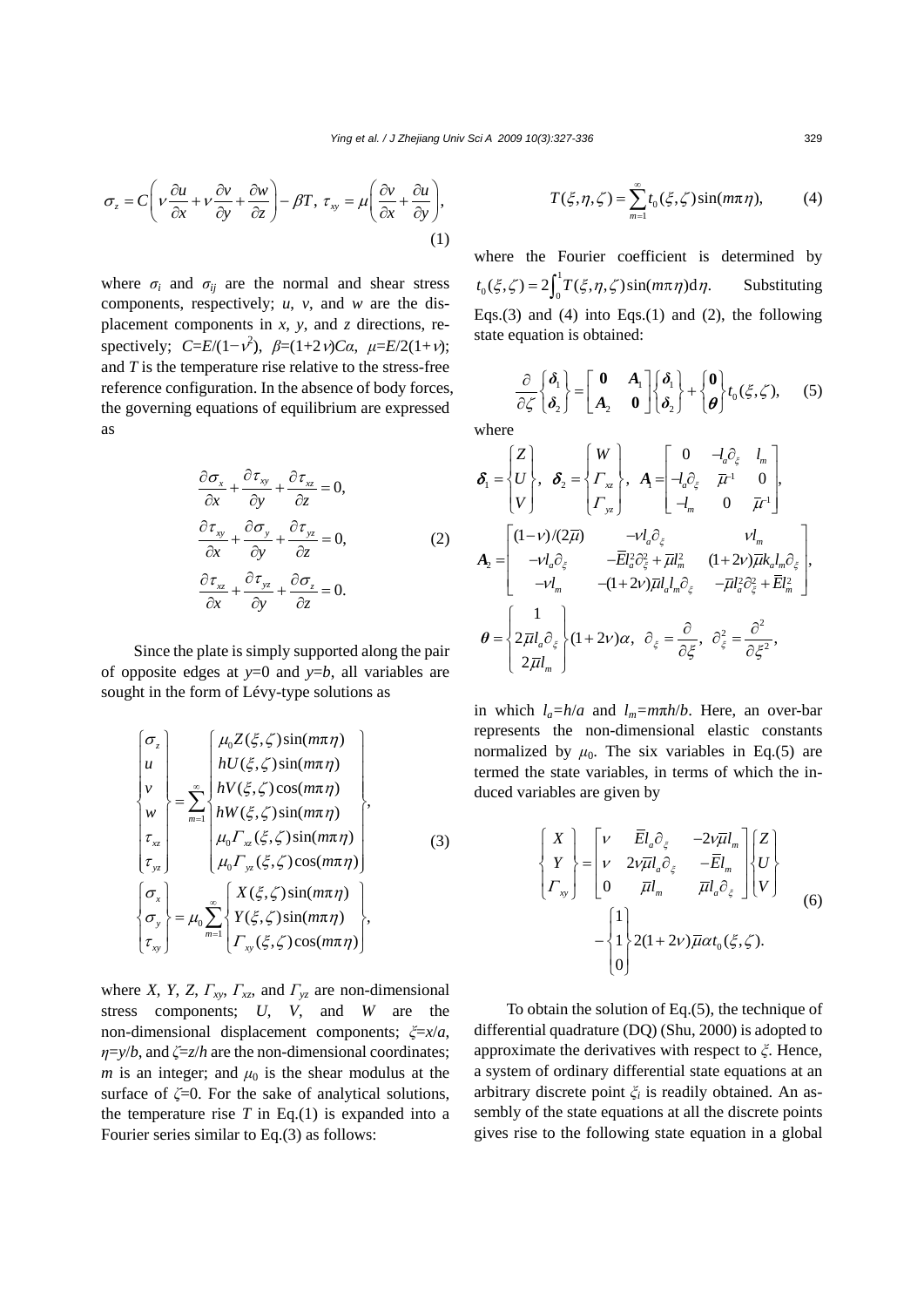transfer matrix form,

$$
\frac{\mathrm{d}\Delta}{\mathrm{d}\zeta} = M\,\Delta + \mathcal{O}t_0(\zeta),\tag{7}
$$

where

$$
\mathbf{\Delta} = \begin{Bmatrix} \mathbf{\Delta} \\ \mathbf{\Delta}_{z} \end{Bmatrix}, \mathbf{\Delta}_{1} = \begin{Bmatrix} \mathbf{Z} \\ \mathbf{U} \\ \mathbf{V} \end{Bmatrix}, \mathbf{\Delta}_{2} = \begin{Bmatrix} \mathbf{W} \\ \mathbf{\Gamma}_{xz} \\ \mathbf{\Gamma}_{yz} \end{Bmatrix}, \mathbf{M} = \begin{bmatrix} \mathbf{0} & \mathbf{M}_{U} \\ \mathbf{M}_{L} & \mathbf{0} \end{bmatrix},
$$
\n
$$
\mathbf{M}_{U} = \begin{bmatrix} \mathbf{0} & -l_{a}\mathbf{g}^{(1)} & l_{m}\mathbf{I} \\ -l_{a}\mathbf{g}^{(1)} & \overline{\mu}^{-1}\mathbf{I} & \mathbf{0} \\ -l_{m}\mathbf{I} & \mathbf{0} & \overline{\mu}^{-1}\mathbf{I} \end{bmatrix},
$$
\n
$$
\mathbf{M}_{L} = \begin{bmatrix} (1-\mathbf{V})\mathbf{I}/(2\overline{\mu}) & -\mathbf{V}_{a}\mathbf{g}^{(1)} & \mathbf{V}_{m}\mathbf{I} \\ -\mathbf{V}_{a}\mathbf{g}^{(1)} & -\overline{E}l_{a}^{2}\mathbf{g}^{(2)} + \overline{\mu}l_{m}^{2}\mathbf{I} & (1+2\mathbf{V})\overline{\mu}l_{a}l_{m}\mathbf{g}^{(1)} \\ -\mathbf{V}l_{m}\mathbf{I} & -(1+2\mathbf{V})\overline{\mu}l_{a}l_{m}\mathbf{g}^{(1)} & -\overline{\mu}l_{a}^{2}\mathbf{g}^{(2)} + \overline{E}l_{m}^{2}\mathbf{I} \end{Bmatrix},
$$
\n
$$
\mathbf{\Theta} = \begin{Bmatrix} \mathbf{0} \\ \mathbf{\Theta}_{L} \end{Bmatrix}, \mathbf{\Theta}_{L} = (1+2\mathbf{V})\alpha \begin{Bmatrix} \mathbf{I} \\ 2\overline{\mu}l_{a}\mathbf{g}^{(1)} \\ 2\overline{\mu}l_{a}\mathbf{I} \end{Bmatrix},
$$

where *X*, *Y*, *Z*,  $\Gamma_{xz}$ ,  $\Gamma_{yz}$ , *U*, *V*, and *W* are vectors composed of the non-dimensional physical quantities defined in Eq.(3) at all discrete points along the *x*-direction,  $t_0$  is the temperature vector composed of temperature components at all discrete points,  $g^{(n)}$  is the weighting coefficient matrix (Shu, 2000), and *I* is the unity matrix of dimension *N*×*N*, with *N* denoting the total number of discrete points along the *x*-direction. Similarly, the in-plane stresses (induced variables) at all discrete points are obtained as

$$
\begin{Bmatrix}\nX \\
Y \\
\boldsymbol{\Gamma}_{\boldsymbol{v}}\n\end{Bmatrix} = \begin{bmatrix}\nV\boldsymbol{I} & \overline{E}l_{a}\boldsymbol{g}^{(1)} & -2V\overline{\mu}l_{m}\boldsymbol{I} \\
V\boldsymbol{I} & 2V\overline{\mu}l_{a}\boldsymbol{g}^{(1)} & -\overline{E}l_{m}\boldsymbol{I} \\
0 & \overline{\mu}l_{m}\boldsymbol{I} & \overline{\mu}l_{a}\boldsymbol{g}^{(1)}\n\end{bmatrix} \begin{Bmatrix}\nZ \\
U \\
V\n\end{Bmatrix}
$$
\n
$$
- \begin{Bmatrix}\n1 \\
1 \\
0\n\end{Bmatrix} 2(1+2V)\overline{\mu}\alpha \boldsymbol{I}t_{0}(\zeta).
$$
\n(8)

For a special problem, all constraint conditions at the edges of *ξ*=0 and *ξ*=1 must be incorporated into the state equation so as to obtain a unique solution to Eq.(7). Since some specific state variables can be obtained from the boundary conditions either in the form of algebraic expressions of other state variables or known values (zero), the differential equations of these state variables in Eq.(7) should be eliminated (Chen and Lüe, 2005). After incorporating all boundary conditions into Eq.(7), the unique-solution state equation is further reduced into

$$
\frac{\mathrm{d}\overline{\mathbf{A}}(\zeta)}{\mathrm{d}\zeta} = \overline{\mathbf{M}}(\zeta)\overline{\mathbf{A}}(\zeta) + \overline{\mathbf{\Theta}}(\zeta)t_0(\zeta), \qquad (9)
$$

where  $\overline{A}$  is the state vector with pre-incorporated boundary conditions, and the matrices  $\overline{M}$  and  $\overline{\Theta}$  are obtained by modifying the coefficient matrices in Eq.(7) according to the boundary conditions.

# ALM AND SOLUTIONS

Note that Eq.(9) is a differential equation with a variant coefficient matrix, for which a direct solution is rather difficult to achieve. Hence, the ALM (Chen *et al.*, 2003b) is adopted here, in which the plate is divided into *p* artificial layers, each with a small thickness  $h_i$ . Then, each layer is regarded as homogeneous having constant material properties the same as those at the mid-plane of that layer, i.e.,

$$
E_j = E(\zeta_m^{(j)}), \ \nu_j = \nu(\zeta_m^{(j)}), \ \alpha_j = \alpha(\zeta_m^{(j)}), \tag{10}
$$

where  $\zeta_{m}^{(j)} = (\zeta_{j+1} + \zeta_j)/2$  (*j*=1, 2, …, *p*) is the coordinate of the mid-plane of the *j*th layer. With the above treatment, Eq.(9) is then reduced to one with constant coefficients for the *j*th layer:

$$
\frac{\mathrm{d}\overline{\mathbf{\mathcal{A}}}^{(j)}(\zeta)}{\mathrm{d}\zeta} = \overline{\mathbf{M}}_j \overline{\mathbf{\mathcal{A}}}^{(j)}(\zeta) + \overline{\mathbf{\Theta}}_j t_0(\zeta),\qquad(11)
$$

for  $j=1, 2, \dots, p$ . The general solution to Eq.(11) is readily sought as

$$
\overline{\mathbf{\Delta}}^{(j)}(\zeta) = e^{(\zeta - \zeta_j)\overline{\mathbf{\mathbf{M}}}_j} \, \overline{\mathbf{\Delta}}^{(j)}(\zeta_j) + \int_{\zeta_j}^{\zeta} e^{(\zeta - \tau)\overline{\mathbf{\mathbf{M}}}_j} \overline{\mathbf{\mathbf{\Theta}}}_j t_0(\zeta) d\tau, (12)
$$

where *ζj*≤*ζ*≤*ζj+*1. Since Eq.(12) is valid throughout the *k*th layer, the transfer relation between the state vectors at the two surfaces of the *j*th layer is straightforward by setting  $\zeta = \zeta_{i+1}$  in Eq.(12). Considering the continuity conditions at the artificial interfaces, the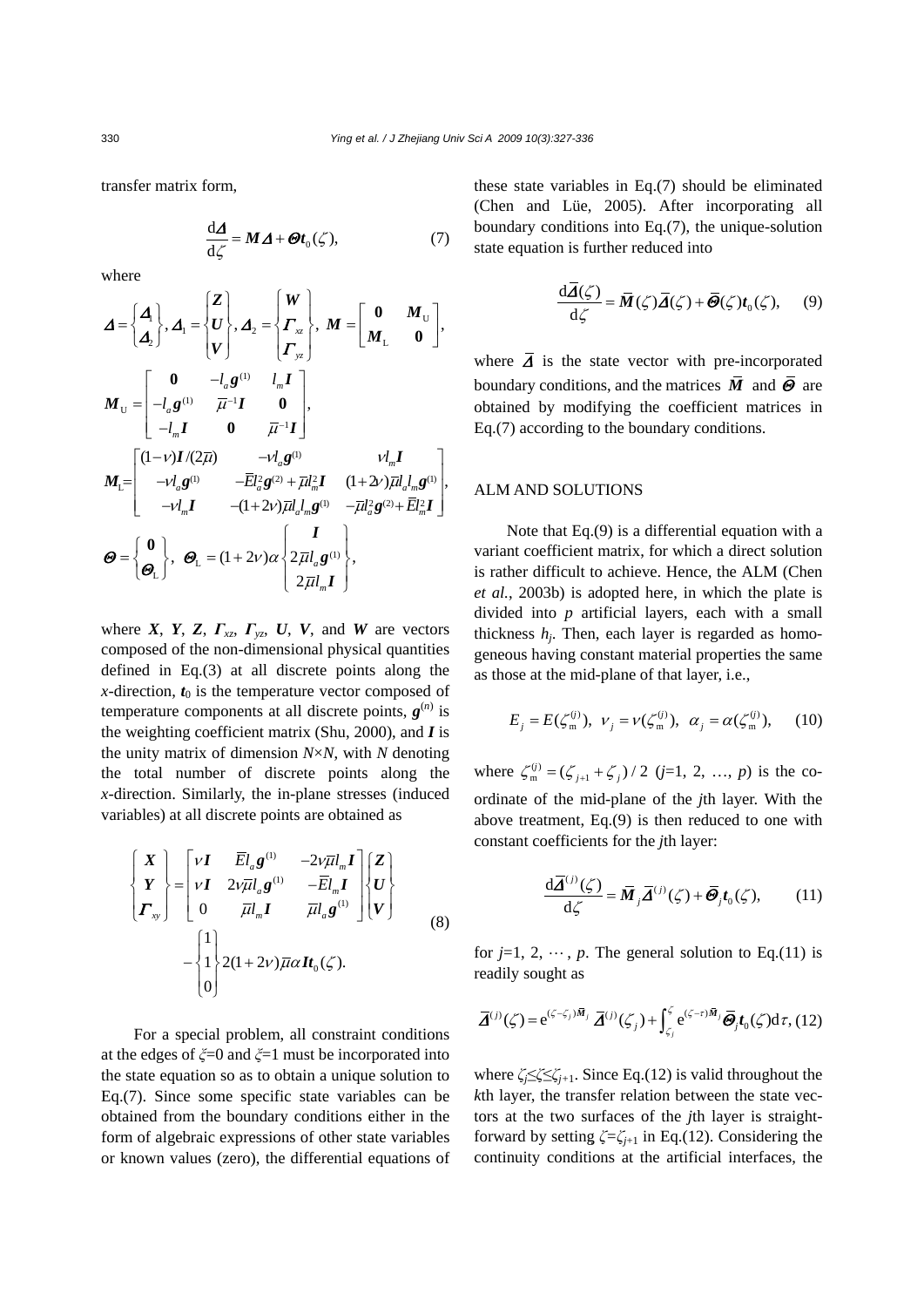state vectors at these interfaces can be eliminated based on the transfer matrix method, and hence the global transfer relation between the state vectors on the top  $(\zeta=1)$  and bottom  $(\zeta=0)$  surfaces of the plate is obtained as

$$
\overline{\mathbf{A}}_{t}^{(p)} = \mathbf{T}\overline{\mathbf{A}}_{b}^{(1)} + \mathbf{H}, \qquad (13)
$$

where the subscripts 't' and 'b' indicate the top and bottom surfaces, respectively, and *T* and *H* are the global transfer matrix and the thermal load vector, determined by

$$
\boldsymbol{T} = \prod_{j=p}^{1} e^{(\zeta_{j+1} - \zeta_j)\bar{\boldsymbol{M}}_j},
$$
\n
$$
\boldsymbol{H} = \sum_{j=1}^{p} \left( \prod_{r=p}^{j+1} e^{(\zeta_{r+1} - \zeta_r)\bar{\boldsymbol{M}}_r} \right) \int_{\zeta_j}^{\zeta_{j+1}} e^{(\zeta_{j+1} - r)\bar{\boldsymbol{M}}_j} \bar{\boldsymbol{\Theta}}_j \boldsymbol{t}_0(\tau) d\tau. \quad (14)
$$

At this stage, if introducing the traction conditions at the two lateral surfaces into Eq.(13), the displacement vectors on the bottom surface can be solved, and hence the state vectors at an arbitrary level *ζ* are readily derived with repeated use of Eq.(12) together with the continuity conditions.

# EFFECTIVE MATERIAL PROPERTIES AND TEMPERATURE FIELD

Functionally graded materials are always manufactured by mixing two different material phases, say metal and ceramic. A good many methods are available to determine effective elastic moduli of such composite materials. Although analytical functions, such as the exponential and power law functions, facilitate obtaining exact solutions for FGMs, they may fail to describe the physical variation of material properties in most FGMs. The rule of mixtures again does not account for the interaction between phases, hence, yielding very approximate values for most of the effective moduli for FGMs. The Mori-Tanaka model (Mori and Tanaka, 1973), developed from the micromechanical level, accounts for the interactions and uses a certain representative volume element to solve the average local stress and strain fields of the constituents of the composite. Here, this model is adopted to determine the effective bulk

modulus  $K_e$  and the effective shear modulus  $\mu_e$  from the following relations:

$$
\frac{K_e(z) - K_1}{K_2 - K_1} = \frac{V_2(z)}{1 + V_1(z)(K_2 - K_1)/(K_1 + 4\mu_1/3)},
$$
(15)  

$$
\frac{\mu_e(z) - \mu_1}{\mu_2 - \mu_1} = \frac{V_2(z)}{1 + \frac{V_1(z)(\mu_2 - \mu_1)}{\mu_1 + \mu_1(9K_1 + 8\mu_1)/[6(K_1 + 2\mu_1)]}},
$$
(16)

where  $K_1$ ,  $\mu_1$ , and  $V_1(z)$  are the bulk modulus, shear modulus and volume fraction of phase 1, respectively, and  $K_2$ ,  $\mu_2$ , and  $V_2(z)=1-V_1(z)$  the corresponding quantities of phase 2. The Young's modulus and Poisson's ratio of the composites are related to the bulk and shear moduli by

$$
K = \frac{E}{3(1 - 2\nu)}, \ \mu = \frac{E}{2(1 + \nu)}.
$$
 (17)

The effective coefficient of linear thermal expansion *α*e is determined by Rosen and Hashin (1970)'s model as

$$
\frac{\alpha_{\rm e}(z) - \alpha_{\rm i}}{\alpha_2 - \alpha_{\rm i}} = \frac{1/K_{\rm e}(z) - 1/K_{\rm i}}{1/K_2 - 1/K_{\rm i}}.
$$
\n(18)

The effective thermal conductivity  $k_e$  is determined by Hatta and Taya (1985)'s model as

$$
\frac{k_{\rm e} - k_{\rm i}}{k_{\rm 2} - k_{\rm i}} = \frac{V_2(z)}{1 + V_1(z)(k_{\rm 2} - k_{\rm i})/(3k_{\rm i})}.
$$
(19)

The temperature distribution within the plate is assumed to satisfy the following steady-state thermal conduction without heat supply:

$$
k(z)\left(\frac{\partial^2 T}{\partial x^2} + \frac{\partial^2 T}{\partial y^2}\right) + \frac{d}{dz}\left[k(z)\frac{dT}{dz}\right] = 0, \quad q_i = k(z)\frac{\partial T}{\partial x_i},\tag{20}
$$

where  $k(z)$  is the thermal conductivity,  $q_i$  is the heat flux along the  $x_i$ -direction ( $x_i = x$ ,  $y$ , or  $z$ ). The solution of the temperature field is taken similarly to that for the mechanical and displacement fields in the former formulations and hence the details are omitted here for brevity.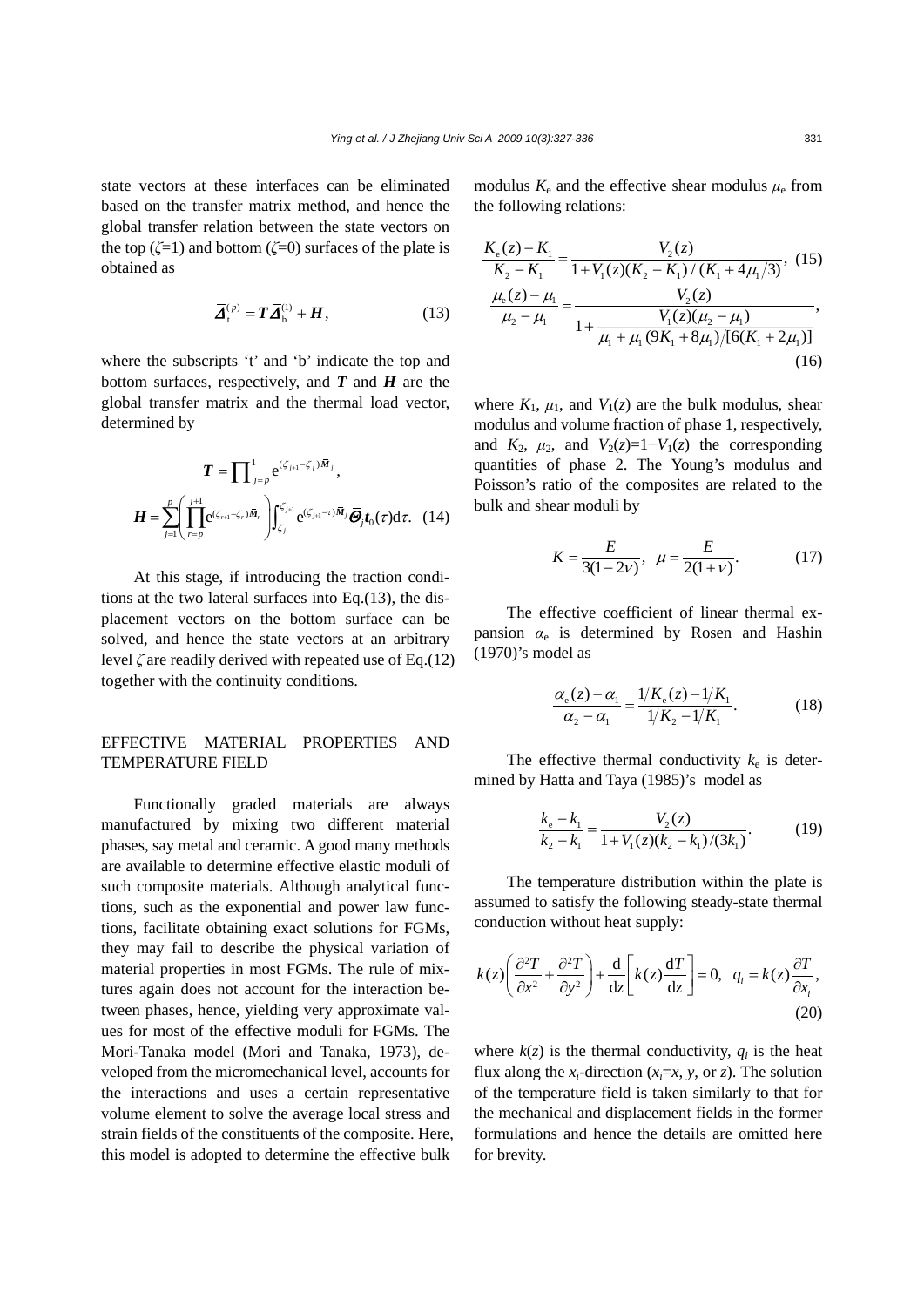as:

# NUMERICAL EXAMPLES

In practical service conditions, FGMs are commonly used in a high-temperature environment with a ceramic top layer as the thermal barrier to a metallic structure. Here, the FGM is assumed to be composed of the two constituent materials, SiC and Al, with the following material properties (Tanaka *et al*., 1993):

$$
E_{\rm c}=427 \text{ GPa}, \nu_{\rm c}=0.17, \alpha_{\rm c}=4.3\times10^{-6} \text{ K}^{-1},
$$
  
\n
$$
k_{\rm c}=65 \text{ W/(m} \cdot \text{K}), \text{ for SiC}, \qquad (21a)
$$
  
\n
$$
E_{\rm m}=70 \text{ GPa}, \nu_{\rm m}=0.3, \alpha_{\rm m}=23.4\times10^{-6} \text{ K}^{-1},
$$
  
\n
$$
k_{\rm m}=233 \text{ W/(m} \cdot \text{K}), \text{ for Al}. \qquad (21b)
$$

In the present analysis, the volume fraction of ceramics is assumed to be given by the following power law function:

$$
V_{\rm c} = V_{\rm c}^- + (V_{\rm c}^+ - V_{\rm c}^-)(z/h)^\rho, \qquad (22)
$$

where  $V_c^+$  and  $V_c^-$  are the volume fraction of the ceramic phase on the top and bottom surfaces of the plate, respectively, and  $\rho$  is the gradient index indicating the volume fraction profile through the thickness. As proved by Chen *et al.*(2003b) and Lü *et al.*(2006), the ALM will deliver sufficiently accurate results for FGMs with more than twenty artificial layers, due to which forty layers are used in the following calculations.

As illustrating examples, the combination of clamped (C) and simple supports (S) at the edges of  $x=0$  and  $x=a$  are considered, for which the boundary conditions, in discrete form, are expressed as

S: 
$$
X_i = V_i = W_i = 0
$$
, (23a)  
C:  $U_i = V_i = W_i = 0$ , (23b)

where *i*=1 (for ξ=0) or *i*=*N* (for ξ=1). For all examples, the widely used unequal spaced sampling points proposed by Sherbourne and Pandey (1991) are adopted. The physical quantities involved in the following text are given in the non-dimensional forms

$$
\overline{T} = \frac{T}{T^+}, \overline{q}_3 = -\frac{q_3 h}{k_m T^+}, \overline{u} = \frac{10 l_a U}{\alpha_m T^+}, \overline{w} = \frac{100 l_a^2 W}{\alpha_m T^+},
$$

$$
(\overline{\sigma}_x, \overline{\tau}_y) = \frac{10 (\sigma_x, \tau_y)}{E_m \alpha_m T^+}, \overline{\tau}_x = \frac{100 \tau_x}{E_m \alpha_m T^+ l_a}, \overline{\sigma}_z = \frac{100 \sigma_z}{E_m \alpha_m T^+ l_a^2},
$$
(24)

where the superscript '+' denotes the surface of  $z=h$ .

Firstly, the thermal deformation of a fully simply supported (SSSS) square plate is considered, which is subjected to a temperature field of  $T=T(z)\sin(l_1x)$  $\times$ sin(*l*<sub>2</sub>*y*), where *l*<sub>1</sub>=*h*/*a*, *l*<sub>2</sub>=*h*/*b*, with the bottom surface held at the reference temperature, i.e.,  $\hat{T}(0) = 0$ . Table 1 shows that the temperature, heat flux,

**Table 1 Numerical comparisons for temperature, heat flux, displacements, and stresses at specific locations in the SSSS Al/SiC FGM square plate under thermal load (** $V_c^+$ **=0.5,**  $V_c^-$ **=0,**  $\rho$ **=2,**  $N$ **=9)** 

| Condition |            | $\overline{2}$ , $\overline{2}$ , $\overline{2}$ ) | $\left(\frac{a}{2},\frac{a}{2},0\right)$<br>$\overline{q}_3$ | $\left(0,\frac{a}{2},h\right)$<br>$\overline{u}$         | a a h<br>$\overline{w}$<br>$\overline{2}$ , $\overline{2}$ , $\overline{2}$ | $\frac{a}{2}, \frac{a}{2}, h$<br>$\overline{w}$ |
|-----------|------------|----------------------------------------------------|--------------------------------------------------------------|----------------------------------------------------------|-----------------------------------------------------------------------------|-------------------------------------------------|
| $a=5h$    | Present    | 0.3938                                             | 0.7316                                                       | $-1.2106$                                                | 3.2524                                                                      | 4.414                                           |
|           | Analytical | 0.3938                                             | 0.7316                                                       | $-1.2101$                                                | 3.2497                                                                      | 4.4111                                          |
| $a=10h$   | Present    | 0.4240                                             | 0.8075                                                       | $-1.2129$                                                | 3.3337                                                                      | 3.6362                                          |
|           | Analytical | 0.4240                                             | 0.8075                                                       | $-1.2124$                                                | 3.3312                                                                      | 3.6337                                          |
| $a=40h$   | Present    | 0.4343                                             | 0.8335                                                       | $-1.2136$                                                | 3.3591                                                                      | 3.3783                                          |
|           | Analytical | 0.4343                                             | 0.8335                                                       | $-1.2131$                                                | 3.3567                                                                      | 3.3758                                          |
| Condition |            |                                                    |                                                              |                                                          |                                                                             |                                                 |
|           |            | $\overline{\sigma}_x$                              | $\overline{\tau}_{w}(0,0,h)$                                 | $(0,\frac{a}{2},\frac{3h}{2})$<br>$\overline{\tau}_{xz}$ | $\left(\frac{a}{2}, \frac{a}{2}, \frac{h}{2}\right)$<br>$\bar{\sigma}_z$    |                                                 |
|           | Present    | $-4.1715$                                          | $-6.4833$                                                    | 4.2383                                                   | $-8.6577$                                                                   |                                                 |
| $a=5h$    | Analytical | $-4.1764$                                          | $-6.4804$                                                    | 4.2264                                                   | $-8.6829$                                                                   |                                                 |
|           | Present    | $-4.1509$                                          | $-6.4955$                                                    | 4.4825                                                   | $-9.1362$                                                                   |                                                 |
| $a=10h$   | Analytical | $-4.1555$                                          | $-6.4928$                                                    | 4.4703                                                   | $-9.1622$                                                                   |                                                 |
| $a=40h$   | Present    | $-4.1447$                                          | $-6.4992$                                                    | 4.5624                                                   | $-9.2928$                                                                   |                                                 |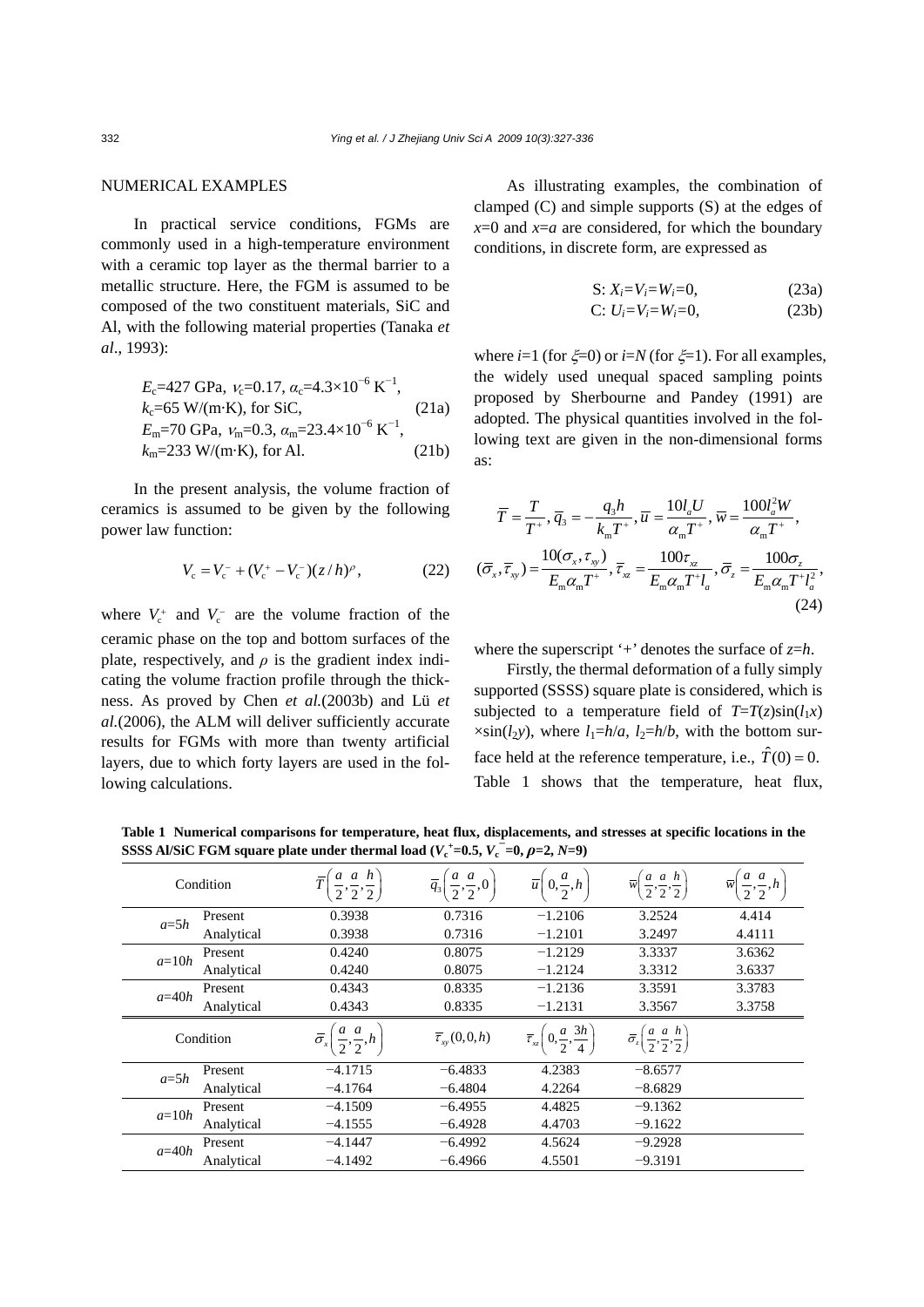displacements, and stresses at specific locations obtained by the present semi-analytical method are in excellent agreement with the analytical solutions by Vel and Batra (2002) using the power series expansion.

Secondly, the convergence properties of the present method for non-fully simply supported plates are to be clarified. Table 2 presents the numerical results of temperature, heat flux, displacements, and stresses at specific locations in SCSC and SCSS square plates with various discrete point numbers. Obviously the present method, irrespective of the change in boundary conditions, converges rapidly with the increasing sampling point number in the DQ procedure.

Thirdly, the effects of gradient index *ρ* on the thermo-mechanical behavior of FGM square plates are investigated. Fig.1 gives the through-thickness distributions of displacements and in-plane stresses for SCSC (lines with circles) and SSSS (lines without circles) plates with  $V_c^+ = 1$ ,  $V_c^- = 0$ , and  $a/h = 5$  for various gradient index  $\rho$ . Note that the case of  $\rho=0$ corresponds exactly to the homogeneous SiC plate as indicated in Eq.(21) for the present values of  $V_c^+$  and *V*<sub>c</sub><sup>−</sup>. Fig.1 shows that SCSC and SSSS plates behave similarly with different quantity amplitudes for the same value of  $\rho$ . In general, the displacements and the in-plane shear stresses for SSSS plates are larger than those of SCSC plates, while it is the contrary for the in-plane normal stresses. The in-plane displacement *u* for the SSSS plate increases monotonically as *ρ* increases. By contrast for  $\overline{u}$  of the SCSC plate, only

that within 0.25<*ζ*<1 exhibits the same phenomenon, and that within 0<*ζ*<0.25 decreases when *ρ* increases from 0 to 0.5, and then increases with a negative sign as *ρ* increases from 2 to 4. In comparison, the deflection does not vary following a uniform rule. As for the stresses, the nonlinearity becomes increasingly obvious when  $\rho$  increases. A special phenomenon is observed for the in-plane normal stresses (Fig.1c), namely that the curves experience a drastic bend within 0.8≤*ζ*≤1 when *ρ*=2 and *ρ*=4. Moreover, the larger the value of  $\rho$ , the more drastic the variation the stress undergoes, with the SSSS plate bearing tensile stress in the vicinity of the top surface when  $\rho$ =4.

Finally, the effects of variations of the volume fraction of SiC on the thermomechanical behavior of FGM square plates (*a/h*=5) are discussed. Fig.2 plotted the variations of displacement *w*(0.5*a*, 0.5*a*, *h*) and stress  $\sigma_x(0.5a, 0.5a, h)$  of SSSS (lines without circles) and SCSC (lines with circles) plates vs the volume fraction  $V_c^+$  of SiC ( $V_c^-$ =0) on the top surface for different gradient indices *ρ*. In the plot, the ordinate represents the relative increment of the quantities of FGM plates against those ( $w_0$  or  $\sigma_{x_0}$ ) of the homogeneous Al plates  $(V_c^{\dagger}=0)$ . It is observed from Fig.2a that the displacements decrease almost linearly as  $V_c^+$  increases for all considered gradient indices, with a maximal decrement of more than 80% when  $V_c^+$ =1. Comparatively, the variation of normal stress  $\sigma_x$ against  $V_c^+$  exhibits an obvious non-linear behavior. Except in the case of  $\rho = 2$  for SSSS plate, for which the normal stress decrease monotonically as  $V_c^+$  increases, all other stresses increase first and then decrease at

**Table 2 Convergence of the present method for displacements and stresses at specific locations in the Al/SiC FGM square plate under thermal load**  $(V_c^+=1, V_c^-=0, \rho=0.5, \alpha/h=5)$ 

| л.          |                | $\overline{\phantom{a}}$ |                              |                                    |             |                                          |                                             |
|-------------|----------------|--------------------------|------------------------------|------------------------------------|-------------|------------------------------------------|---------------------------------------------|
| B.C.        | $\overline{N}$ | $a \ a \ h$<br>$\tau$    | $a \, a$<br>$\overline{q}_3$ | a a<br>$\overline{u}$<br>(4, 7, h) | h<br>a<br>w | a a<br>$\bar{\sigma}_x$<br>$\mathcal{L}$ | a a<br>$\overline{\tau}_{\mathrm{xy}}$<br>4 |
| <b>SCSC</b> | 5              | 0.3395                   | 0.3905                       | $-0.1208$                          | 0.4704      | $-8.0191$                                | $-2.4104$                                   |
|             | 7              | 0.3394                   | 0.3903                       | $-0.1242$                          | 0.4750      | $-8.0214$                                | $-2.3704$                                   |
|             | 9              | 0.3394                   | 0.3903                       | $-0.1232$                          | 0.4771      | $-7.8268$                                | $-2.3688$                                   |
|             | 11             | 0.3394                   | 0.3903                       | $-0.1241$                          | 0.4767      | $-7.9593$                                | $-2.3785$                                   |
|             | 13             | 0.3394                   | 0.3903                       | $-0.1241$                          | 0.4771      | $-7.8694$                                | $-2.3765$                                   |
| <b>SCSS</b> | 5              | 0.3395                   | 0.3905                       | $-0.1007$                          | 0.6698      | $-5.8576$                                | $-2.1917$                                   |
|             | 7              | 0.3394                   | 0.3903                       | $-0.1002$                          | 0.6625      | $-6.0330$                                | $-2.1410$                                   |
|             | 9              | 0.3394                   | 0.3903                       | $-0.0986$                          | 0.6645      | $-5.9085$                                | $-2.1421$                                   |
|             | 11             | 0.3394                   | 0.3903                       | $-0.0995$                          | 0.6639      | $-5.9911$                                | $-2.1522$                                   |
|             | 13             | 0.3394                   | 0.3903                       | $-0.0997$                          | 0.6642      | $-5.9347$                                | $-2.1503$                                   |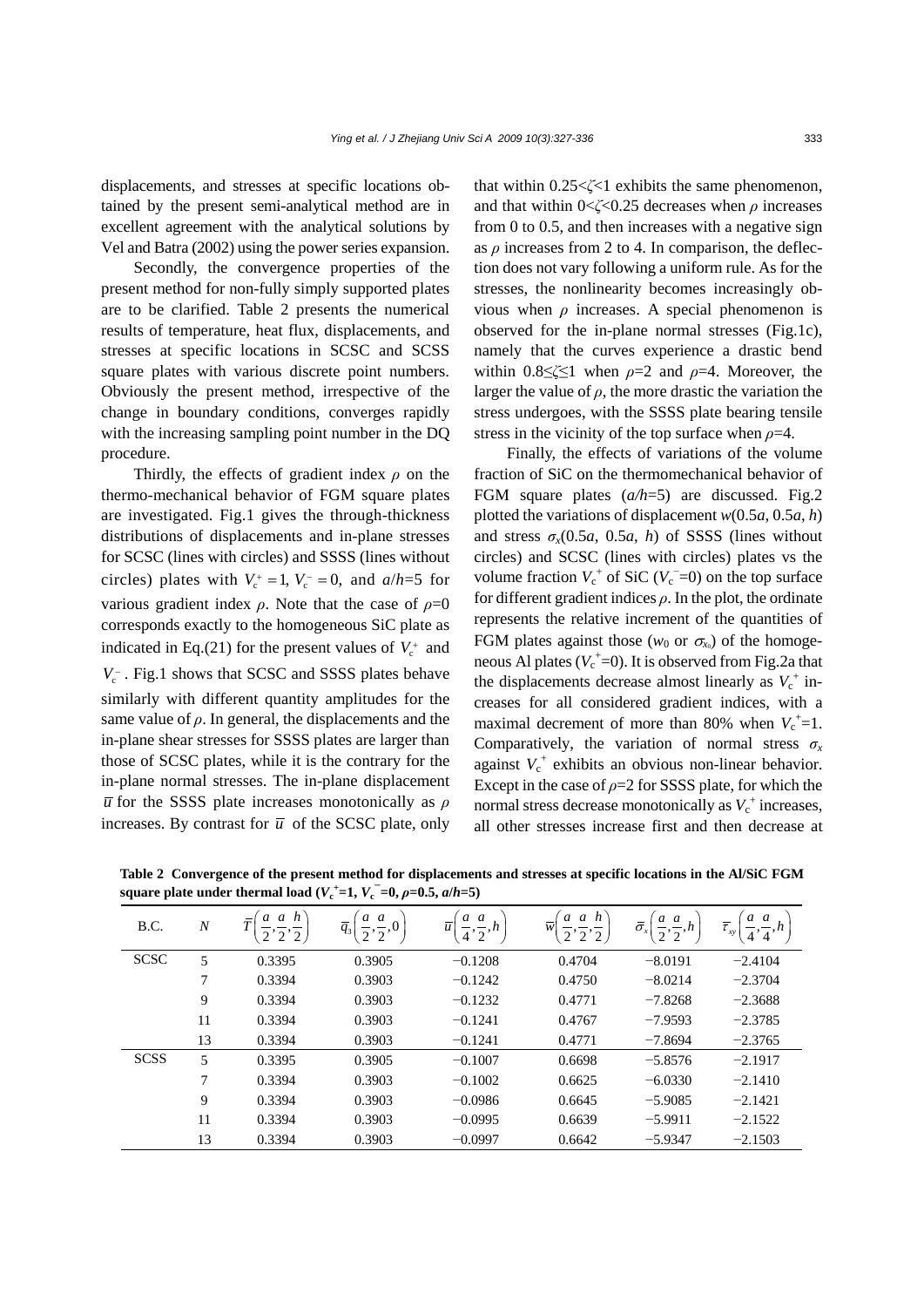an ascending speed. The curves in Fig.2 also indicate that, for a given gradient index  $\rho$ , as the volume fraction of SiC on the top surface changes, the variations of the transverse displacement are almost the same for SSSS and SCSC plates (Fig.2a), but those of the in-plane normal stress are much different (Fig.2b).



**Fig.1 Effects of gradient index** *ρ* **on through-thickness distributions of displacement and stresses of SSSS (lines without** circles) and SCSC (lines with circles) Al/SiC FGM plates  $(V_c^+ = 1, V_c^- = 0, a/h = 5, N = 9)$ . (a) In-plane displacement; (b) **Deflection; (c) In-plane normal stress; (d) In-plane shear stress** 



Fig.2 Variations of displacement  $w(0.5a, 0.5a, h)$  and stress  $\sigma_x(0.5a, 0.5a, h)$  vs volume fraction of SiC for SSSS (lines without circles) and SCSC (lines with circles) Al/SiC FGM square plates  $(V_c^{\dagger} = 0, a/h = 5, N = 9)$ . (a) Deflection; (b) **In-plane normal stress**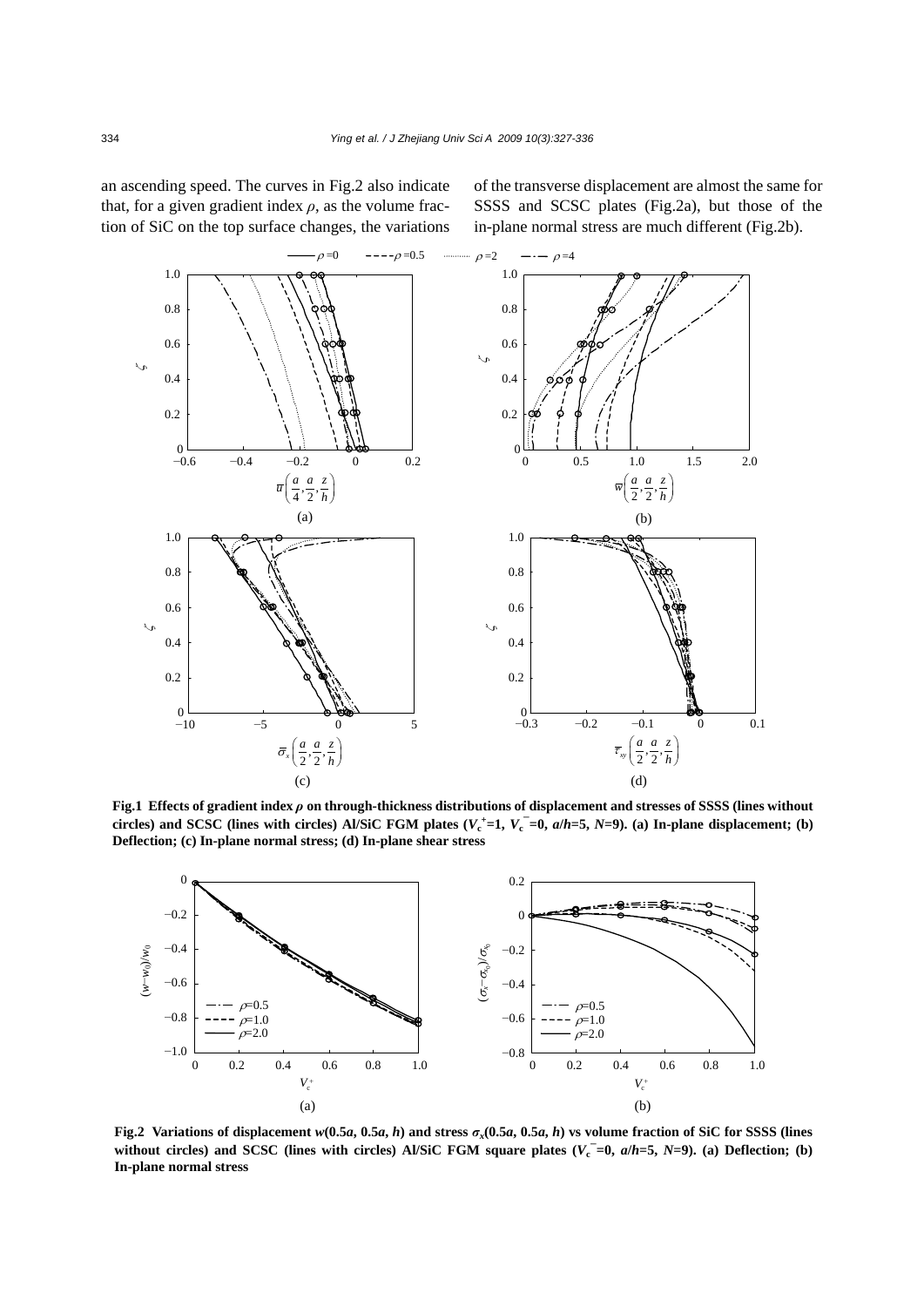#### **CONCLUSION**

Thermal deformations of FGM thick plates are investigated using a semi-analytical method. The analysis is directly based on the 3D theory of elasticity; hence no assumptions about the distributions of displacement and stress are introduced, enabling the current method to be suitable for laminates with arbitrary thickness. The employment of the differential quadrature technique makes it feasible to treat non-simply supported edges, thus expanding the application of the traditional state space method for FGM plates. Although the Mori-Tanaka method is applied to predict the effective moduli of the plate, the ALM in the present work is applicable to arbitrary variations of material properties through the plate thickness. Numerical comparisons solidly validated the present semi-analytical methods, which can therefore serve as an alternative for further analysis of FGM thick plates.

Since FGMs are omnipresent in an extremely high temperature environment, the material properties are always temperature dependent. In such cases, material properties will differ at any arbitrary point with different temperature magnitudes; that is, the plate will be functionally graded not only through the thickness direction but also in the in-plane directions.

Hence, more general decomposition techniques are necessary to achieve the global analysis of the thermomechanical behavior of FGMs. This issue will fall into the scope of the authors' subsequent work.

## **References**

- Bellman, R.E., Casti, J., 1971. Differential quadrature and long-term integration. *Journal of Mathematical Analysis and Applications*, **34**(2):235-238. [doi:10.1016/0022- 247X(71)90110-7]
- Bian, Z.G., Chen, W.Q., Lim, C.W., Zhang, N., 2005. Analytical solutions for single- and multi-span functionally graded plates in cylindrical bending. *International Journal of Solids and Structures*, **42**(24-25):6433-6456. [doi:10.1016/j.ijsolstr.2005.04.032]
- Chen, W.Q., Lüe, C.F., 2005. 3D free vibration analysis of cross-ply laminated plates with one pair of opposite edges simply supported. *Composite Structures*, **69**(1):77-87. [doi:10.1016/j.compstruct.2004.05.015]
- Chen, W.Q., Lv, C.F., Bian, Z.G., 2003a. Elasticity solution for free vibration of laminated beams. *Composite Structures*, **62**(1):75-82. [doi:10.1016/S0263-8223(03)00086-2]
- Chen, W.Q., Bian, Z.G., Ding, H.J., 2003b. Three-dimensional analysis of a thick FGM rectangular plate in thermal en-

vironment. *Journal of Zhejiang University SCIENCE*,  $4(1):1-7$ 

- Chen, W.Q., Lv, C.F., Bian, Z.G., 2004. Free vibration analysis of generally laminated beams via state-space-based differential quadrature. *Composite Structures*, **63**(3-4):417- 425. [doi:10.1016/S0263-8223(03)00190-9]
- Cheng, Z.Q., Batra, R.C., 2000. Three-dimensional thermoelastic deformations of a functionally graded elliptic plate. *Composites Part B: Engineering*, **31**(2):97-106. [doi:10. 1016/S1359-8368(99)00069-4]
- Ding, H.J., Chen, W.Q., Zhang, L.C., 2006. Elasticity of Transversely Isotropic Materials. Springer, Dordrecht.
- Hatta, H., Taya, M., 1985. Effective thermal conductivity of a Misoriented short fiber composite. *Journal of Applied Physics*, **58**(7):2478-2486. [doi:10.1063/1.335924]
- Kashtalyan, M., 2004. Three-dimensional elasticity solution for bending of functionally graded rectangular plates. *European Journal of Mechanics-A/Solids*, **23**(5): 853-864. [doi:10.1016/j.euromechsol.2004.04.002]
- Koizumi, M., 1997. FGM activities in Japan. *Composites Part B: Engineering*, **28**(1-2):1-4. [doi:10.1016/S1359-8368 (96)00016-9]
- Lü, C.F., Chen, W.Q., 2005. Free vibration of orthotropic functionally graded beams with various end conditions. *Structural Engineering and Mechanics*, **20**(4):465-476.
- Lü, C.F., Chen, W.Q., Zhong, Z., 2006. Two-dimensional thermoelasticity solution for functionally graded thick beams. *Science in China Series G: Physics, Mechanics and Astronomy*, **49**(4):451-460. [doi:10.1007/s11433- 006-0451-2]
- Lü, C.F., Lim, C.W., Xu, F., 2007. Stress analysis of anisotropic thick laminates in cylindrical bending using a semi-analytical approach. *Journal of Zhejiang University SCIENGE A*, **8**(11):1740-1745. [doi:10.1631/jzus.2007.A1740]
- Lü, C.F., Chen, W.Q., Xu, R.Q., Lim, C.W., 2008. Semi-analytical elasticity solutions for bi-directional functionally graded beams. *International Journal of Solids and Structures*, **45**(1):258-275. [doi:10.1016/j.ijsolstr. 2007.07.018]
- Matsunaga, H., 2008. Free vibration and stability of functionally graded plates according to a 2-D higher-order deformation theory. *Composite Structures*, **82**(4):499-512. [doi:10.1016/j.compstruct.2007.01.030]
- Mian, A.M., Spencer, A.J.M., 1998. Exact solutions for functionally graded and laminated elastic materials. *Journal of the Mechanics and Physics of Solids*, **46**(12):2283-2295. [doi:10.1016/S0022-5096(98)00048-9]
- Mori, T., Tanaka, K., 1973. Average stress in matrix and average elastic energy of materials with misfitting inclusions. *Acta Metallurgica*, **21**(5):571-574. [doi:10.1016/ 0001-6160(73)90064-3]
- Reddy, J.N., 2000. Analysis of functionally graded plates. *International Journal for Numerical Methods in Engineering*, **47**(1-3):663-684. [doi:10.1002/(SICI)1097-0207 (20000110/30)47:1/3<663::AID-NME787>3.0.CO;2-8]
- Reddy, J.N., Cheng, Z.Q., 2001. Three-dimensional thermomechanical deformations of functionally graded